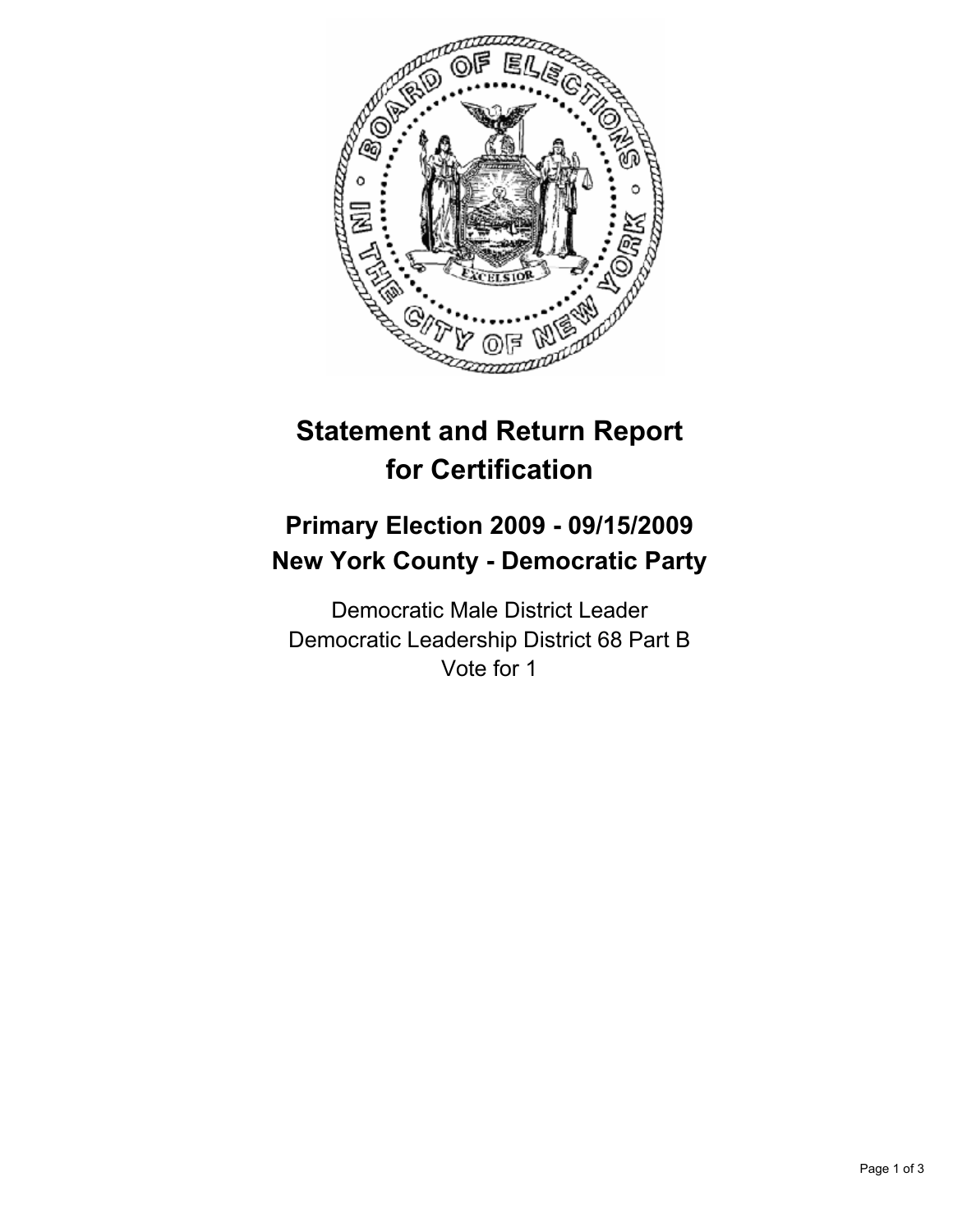

#### **Assembly District 68**

| <b>Total Votes</b>     | 1.122 |
|------------------------|-------|
| <b>HARRY RODRIGUEZ</b> | 720   |
| <b>MANUEL ONATIVIA</b> | 402   |
| AFFIDAVIT              | 23    |
| ABSENTEE/MILITARY      | 45    |
| <b>EMERGENCY</b>       | 4     |